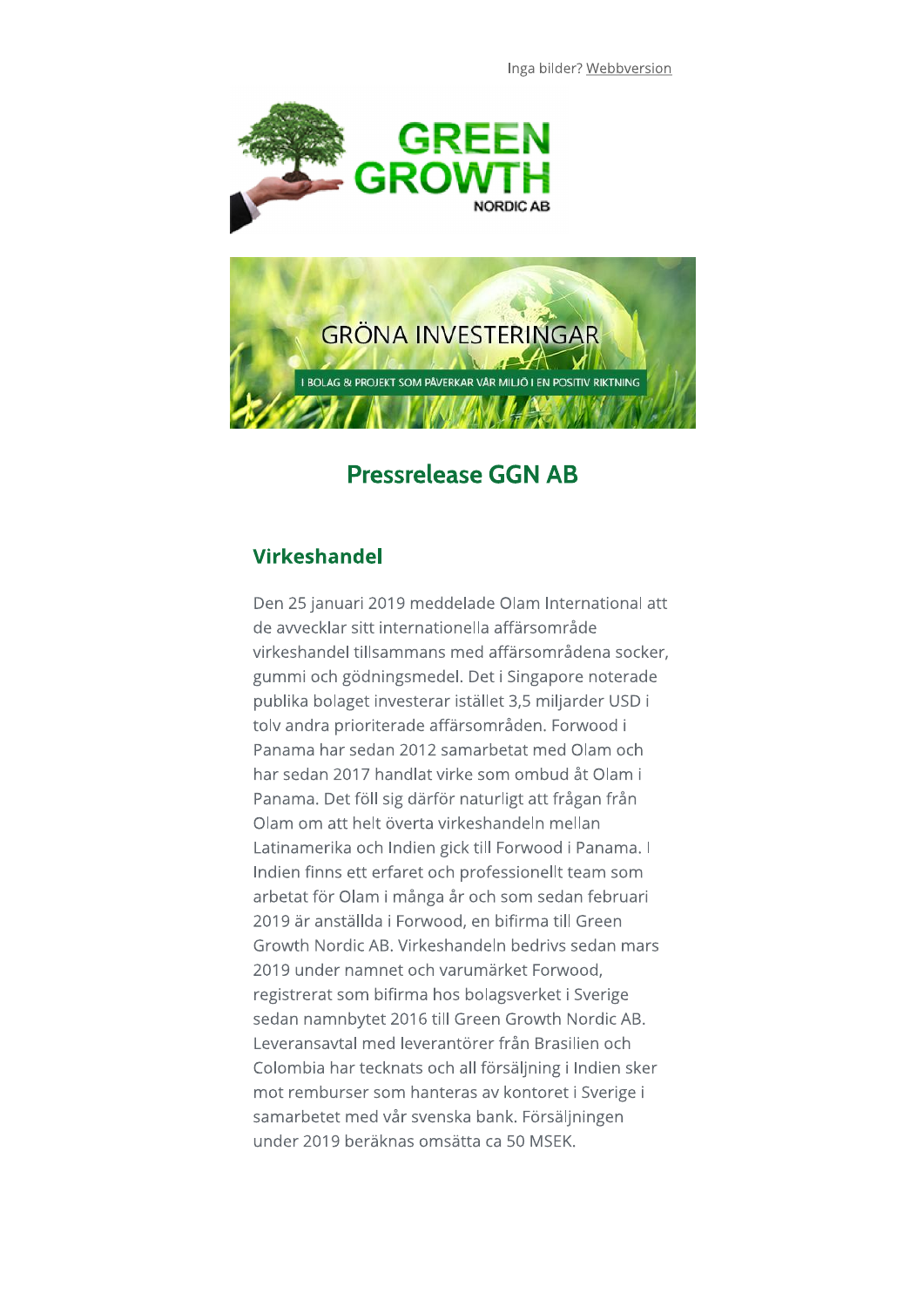

## **Stamkvistning, Gallring och Personal**

Under första halvåret 2019 genomfördes gallringar i två planteringar. Dessutom anställdes sex tillfälligt anställda för att hjälpa till med stamkvistning av träden i alla planteringar vilket var slutfört i maj 2019. Den höga lönekostnaden i Panama och en uppkommande arbetsbrist under hösten 2019 är orsaken till att ett femtontal anställda varslades om uppsägning i maj 2019 varav sex personer i Colon där Forwood har sina planteringar. Kvar i Colon arbetar nio personer med skötsel och övervakning av träden och av våra drygt 50 kor som flyttas runt mellan planteringarna.



## Förvärv

Den 19 Iuni 2019 förvärvade Green Growth Nordic AB 30 % av aktierna i Carrinet AB för 700 000 SEK med option att förvärva ytterligare 21 % av aktierna under de kommande två åren. Förvärvet är ett led i strategin att identifiera och medverka i utvecklingen av bolag som påverkar vår miljö i positiv riktning. Carrinet producerar återanvändbara produkter för att minska det slösaktiga avtrycket på vår planet. Deras återanvändbara påse Veggio finns på frukt- och grönt avdelningen bland annat hos många Ica, Coop och City